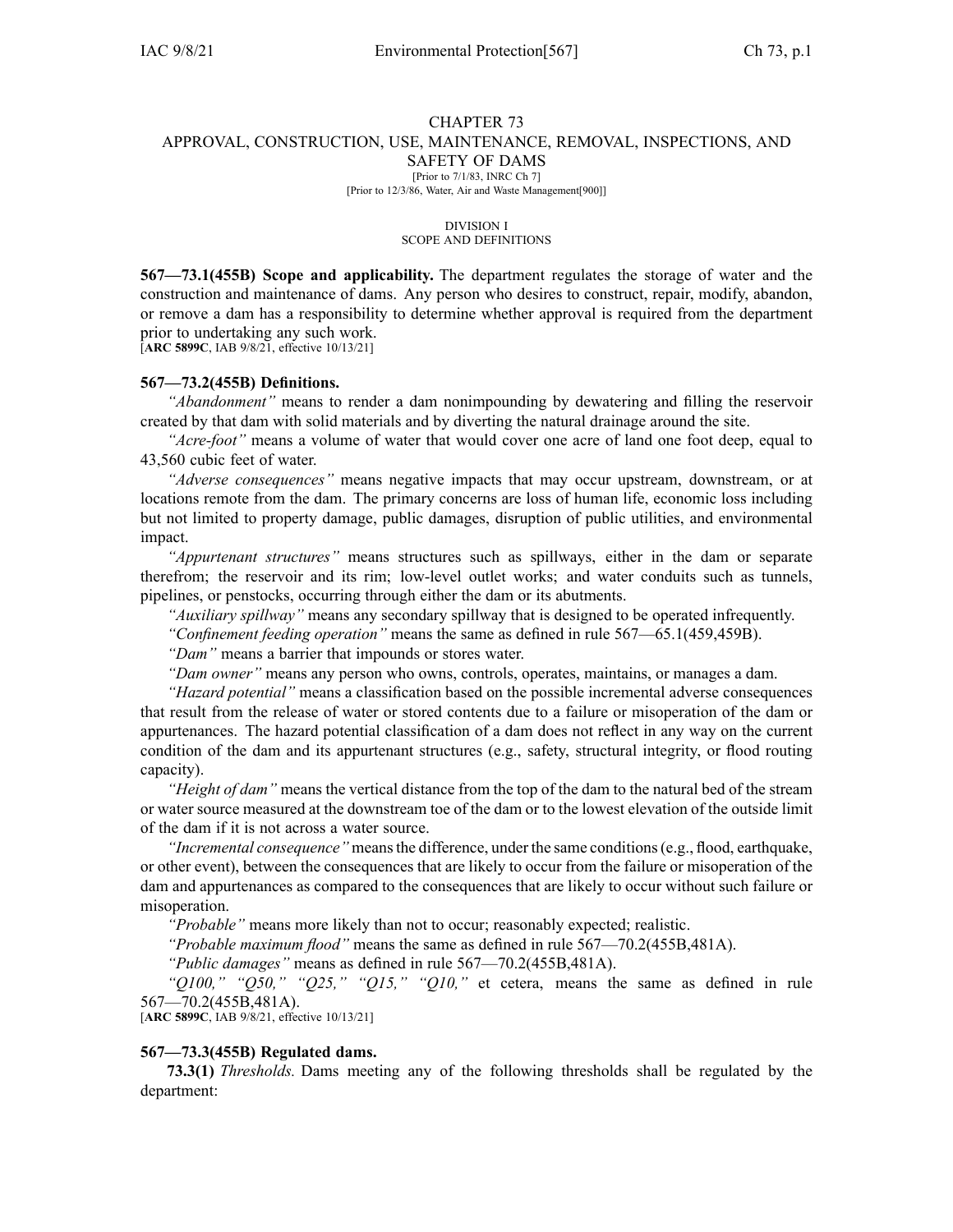*a.* A dam with <sup>a</sup> height of at least 25 feet and <sup>a</sup> storage of 15 acre-feet or more at the top of the dam elevation; or

*b.* A dam with <sup>a</sup> storage of 50 acre-feet or more at the top of the dam elevation and <sup>a</sup> height of at least 6 feet; or

*c.* A dam that is assigned <sup>a</sup> hazard potential of high hazard.

**73.3(2)** *Exceptions.* Road embankments or driveways with culverts are exempt unless such structure serves, either primarily or secondarily, <sup>a</sup> purpose commonly associated with dams, such as the temporary storage of water for flood control.

**73.3(3)** *New construction.* Before construction begins, approval is required for construction of any dam meeting the thresholds of <sup>a</sup> regulated dam. The proposed dam must meet the criteria outlined in this chapter.

**73.3(4)** *Existing dams.*

*a.* Approval is required for:

(1) Modification, repair, alteration, breach, abandonment, or removal of any existing dam or appurtenant structure beyond the scope of ordinary maintenance if the height of the dam or storage of the dam exceeds the applicable thresholds in this rule.

(2) Any change in operating procedures if the height of the dam or storage of the dam exceeds the applicable thresholds in this rule.

*b.* Spillway reconstruction, changes in normal water level, and modification of the dam embankment or spillway are examples of modifications that require approval. The dam must meet the criteria outlined in this chapter. Dams found to be unsafe according to rule [567—73.33](https://www.legis.iowa.gov/docs/iac/rule/567.73.33.pdf)(455B) shall be repaired or removed.

**73.3(5)** *Required upgrades.* Improvements may be required for existing dams in order to reduce the risk of <sup>a</sup> dam failure.

*a.* Existing dams assigned <sup>a</sup> high hazard potential or significant hazard potential that have been inspected or analyzed and found not to meet the criteria in this chapter will be required to meet the requirements outlined in this chapter for the appropriate hazard potential.

Existing dams assigned a low hazard potential that have been inspected or analyzed and found to have <sup>a</sup> significant hazard potential or high hazard potential shall be required to be upgraded to meet the requirements outlined in this chapter for the appropriate hazard potential. [**ARC [5899C](https://www.legis.iowa.gov/docs/aco/arc/5899C.pdf)**, IAB 9/8/21, effective 10/13/21]

**567—73.4(455B) Assignment of hazard potential.** All existing and proposed dams reviewed by the department shall be assigned <sup>a</sup> hazard potential. Anticipated future land and impoundment use shall be considered in the determination of hazard potential. The hazard potential shall be determined using the following criteria:

**73.4(1)** *Low hazard.* A dam shall be classified as "low hazard" if failure of the dam would result in no probable loss of human life, low economic losses, and low public damages.

**73.4(2)** *Significant hazard.* A dam shall be classified as "significant hazard" if failure of the dam would result in no probable loss of human life but may damage residential structures or industrial, commercial, or public buildings; may negatively impact important public utilities or moderately traveled roads or railroads; or may result in significant economic losses or significant public damages.

**73.4(3)** *High hazard.* A dam shall be classified as "high hazard" if located in an area where failure would result in probable loss of human life.

**73.4(4)** *Consideration of changes affecting hazard potential.* In locating the site of <sup>a</sup> dam and in obtaining easements and rights-of-way, the applicant shall consider the impacts to the hazard potential of a dam from anticipated changes in land use downstream or adjacent to the impoundment, the operation of the dam, and the potential liability of the dam owner.

**73.4(5)** *Changes in hazard potential.* Any future changes in downstream land use, development, impoundment use, or critical hydraulic structures shall require <sup>a</sup> reevaluation of the hazard potential of the dam. If the hazard potential of the dam changes, the dam shall be required to meet all applicable criteria for that hazard potential. This may require additional increases in spillway capacity for the dam.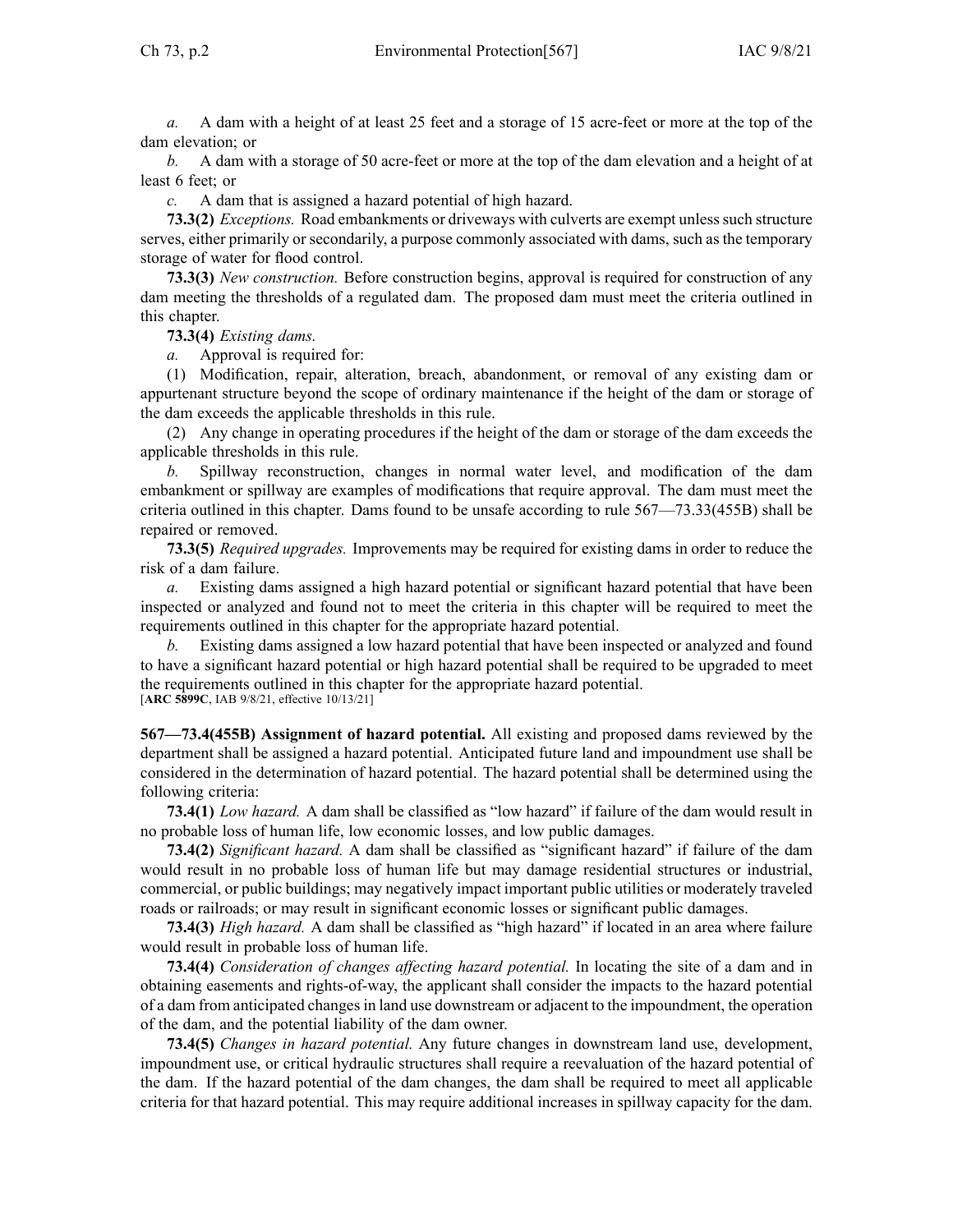The owner and any other persons responsible for the construction and operation of the dam shall assume all risks for future costs to upgrade <sup>a</sup> dam in the event there is <sup>a</sup> change in hazard potential. [**ARC [5899C](https://www.legis.iowa.gov/docs/aco/arc/5899C.pdf)**, IAB 9/8/21, effective 10/13/21]

**567—73.5** to **73.9** Reserved.

#### DIVISION II APPROVAL PROCESS

# **567—73.10(455B) Review and approval processfor dam construction, modification, abandonment, or removal.**

**73.10(1)** *Application process.* Application materials are provided by the department. The application shall be submitted by or on behalf of the person or persons who will be the future dam owner or owners. The application shall be signed by the applicant or <sup>a</sup> duly authorized agent. Completed applications along with supporting information shall be submitted to the department through an online application system or mailed to Iowa Department of Natural Resources, Attn: Joint Application, 502 East 9th Street, Des Moines, Iowa 50319. For dam repairs, abandonment, or removal, the department may waive the requirements of the application process outlined in this rule if the requirements are unnecessary for the application approval or if the dam has been designated as unsafe and immediate temporary emergency stabilization repairs are required to preven<sup>t</sup> failure of the dam. Permanent repairs or modifications will require review and approval.

**73.10(2)** *Preliminary application packet.* The preliminary application packet includes the joint application form and requires submittal of preliminary design data prepared by or under supervision of <sup>a</sup> professional engineer licensed in the state of Iowa or by an engineer working for the United States government. The preliminary design data packet shall contain <sup>a</sup> repor<sup>t</sup> summarizing the preliminary design, hydrologic data and reservoir routing, <sup>a</sup> hazard potential analysis, preliminary design drawings, the soils and geotechnical engineering analysis, and <sup>a</sup> list of the engineering references used as the basis for design and construction.

**73.10(3)** *Project review.* The department shall review <sup>a</sup> preliminary application packet and provide feedback or concurrence on the initial design and assumptions. After concurrence with the preliminary application packet and upon reception of the final submittal as required by subrule [73.10\(4\)](https://www.legis.iowa.gov/docs/iac/rule/567.73.10.pdf), the department will review the final submittal and issue <sup>a</sup> decision based on whether the project meets criteria for approval outlined in this chapter.

**73.10(4)** *Final submittal.* After the department's review of and concurrence with the preliminary submittal, the engineering plans and other engineering information shall be certified by <sup>a</sup> professional engineer licensed in the state of Iowa, unless prepared by an engineer working for the United States government, and submitted with the following information:

- *a.* One complete set of certified construction plans;
- *b.* One complete set of construction specifications;
- *c.* An operating plan, if required;
- *d.* Easements, if required;
- *e.* For high hazard dams, an emergency action plan; and

*f.* An engineering design repor<sup>t</sup> documenting all aspects of the design of the dam and how the design of the dam meets the criteria outlined in this chapter. The engineering design repor<sup>t</sup> shall include the following: hazard potential analysis; hydrology and hydraulic calculations; embankment design and foundation analysis; and structural calculations, where applicable.

**73.10(5)** *Public notice.* Public notice shall be issued by the department to inform persons who may experience adverse consequences by the permitted project. Adverse consequences may occur through maintenance of the dam and appurtenant structures, spillway discharges, temporary ponding of floodwater behind the dam, or failure of the dam. It is the applicant's responsibility to submit sufficient information with the preliminary application packet and on reques<sup>t</sup> to enable the department to accurately identify the owners, occupants, and addresses of affected lands.

**73.10(6)** *Project approval or disapproval.*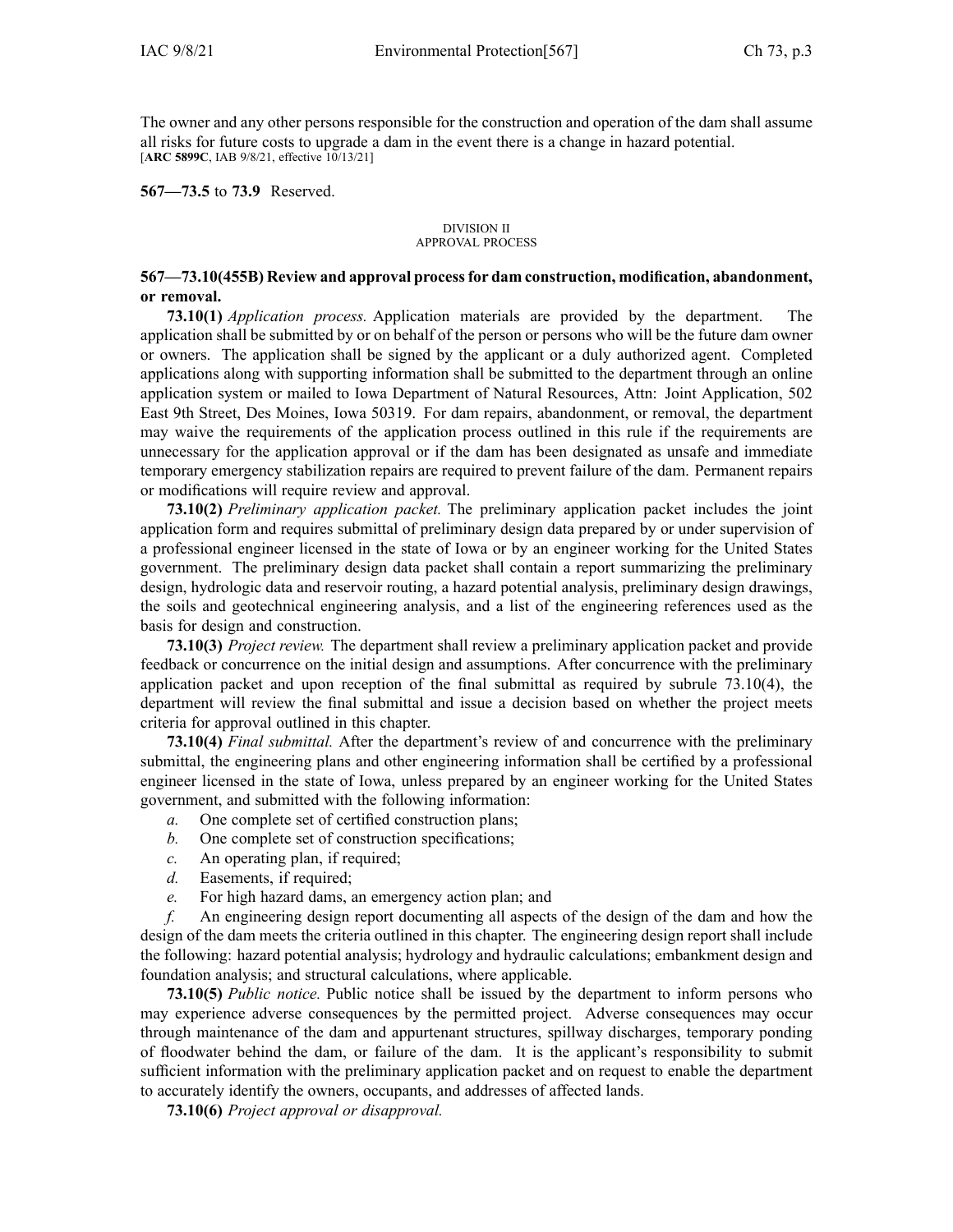*a. Approval.* Issuance of <sup>a</sup> dam construction permit shall constitute approval of <sup>a</sup> project. The permit may include one or more special conditions when reasonably necessary to implement relevant criteria.

*b. Disapproval.* A letter to the applicant denying the application shall constitute disapproval of <sup>a</sup> project.

*c. Notice of decision.* Copies of the decision shall be mailed or electronically transmitted to the applicant and any person who commented.

**73.10(7)** *Appeal of decision.* Any person aggrieved by <sup>a</sup> decision issued under these rules may file <sup>a</sup> notice of appeal as governed by [567—Chapter](https://www.legis.iowa.gov/docs/iac/chapter/567.7.pdf) 7.

**73.10(8)** *General conditions.* Department approvals of <sup>a</sup> project shall be subject to the following conditions:

*a. Change in ownership.* The dam owner and any successor in interest to the real estate on which the project or activity islocated shall be responsible for notifying the department of change in ownership.

*Maintenance*. The dam owner has a responsibility to maintain the dam and appurtenant structures in <sup>a</sup> safe condition. Maintenance shall include keeping earthen portions of the dam well vegetated, keeping trees and brush off the dam, preventing and repairing erosion, keeping the spillway free of obstructions, repairing deteriorated structural elements, and performing required maintenance on mechanical appurtenances such as gates.

*c. Responsibility.* No legal or financial responsibility arising from the construction or maintenance of the approved worksshall attach to the state of Iowa or the department due to the issuance of an approval or administrative waiver.

*d. Lands.* The applicant shall be responsible for obtaining such governmen<sup>t</sup> licenses, permits, and approvals, and lands, easements, and rights-of-way which are required for the construction, operation, and maintenance of the authorized work.

*e. Change in plans.* No material change from the plans and specifications approved by the department shall be made unless authorized in writing by the department.

*f. Revocation of permit.* A department permit may be revoked if construction is not completed within the period of time specified in the department permit.

*g. Performance bond.* A performance bond may be required when necessary to secure the construction, operation, and maintenance of approved projects and activities in <sup>a</sup> manner that does not create <sup>a</sup> hazard to the public's health, welfare, and safety. The amount and conditions of the bond shall be specified as special conditions in the department permit.

*h. Construction inspection.* For high hazard and significant hazard dams, construction shall be inspected by or under the supervision of <sup>a</sup> professional licensed engineer in the state of Iowa. The engineer shall prepare and certify as-built plans after completion and <sup>a</sup> repor<sup>t</sup> documenting that the dam was constructed in general conformance with the approved plans (or approved changes) and outlining unusual circumstances encountered during construction. The water storage permit shall not be issued until the department accepts the as-built plans and report.

*i. Postconstruction department inspections.* A department approval which authorizes construction or modification, operation, and maintenance of <sup>a</sup> dam for which ongoing inspections are required by these rules shall include <sup>a</sup> condition stating that the department shall have access to the dam site for such inspections at <sup>a</sup> reasonable time after notification of the dam owner.

*j. Owner inspections.* For high hazard and significant hazard dams, the owner is responsible for annual inspections and submission of written inspection reports to the department as required in [subrule](https://www.legis.iowa.gov/docs/iac/rule/567.73.30.pdf) [73.30\(4\)](https://www.legis.iowa.gov/docs/iac/rule/567.73.30.pdf).

[**ARC [5899C](https://www.legis.iowa.gov/docs/aco/arc/5899C.pdf)**, IAB 9/8/21, effective 10/13/21]

## **567—73.11(455B) Water storage permits.**

**73.11(1)** A water storage permit shall be required for all regulated dams in order to legally impound water. No water shall be impounded by <sup>a</sup> dam or reservoir prior to issuance of <sup>a</sup> water storage permit.

**73.11(2)** Application for <sup>a</sup> dam construction permit shall constitute application for <sup>a</sup> water storage permit if the appropriate fee (as stated in [567—subrule](https://www.legis.iowa.gov/docs/iac/rule/567.50.4.pdf) 50.4(2)) is received with the application.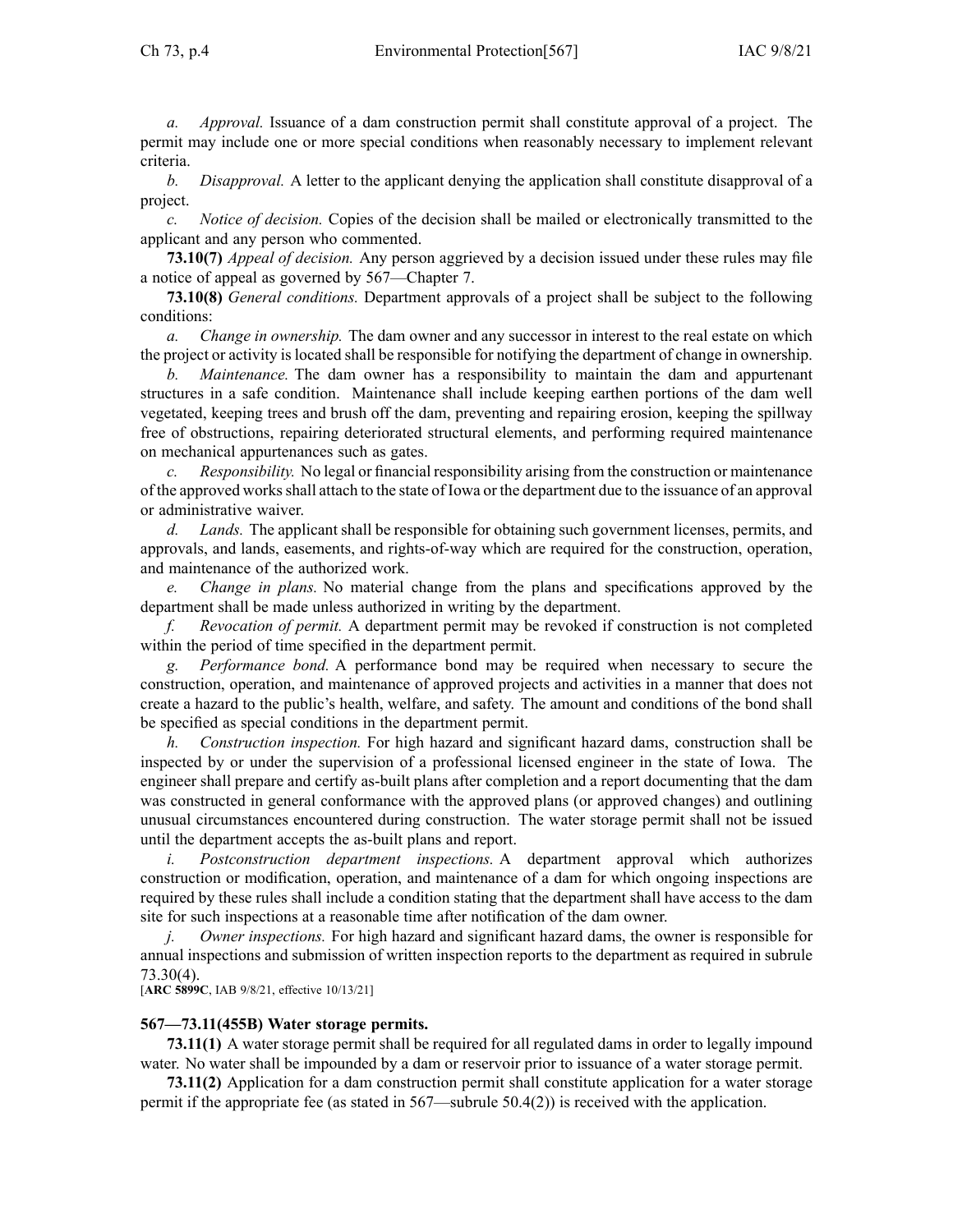**73.11(3)** A water storage permit shall be issued upon <sup>a</sup> finding by the department that the dam and reservoir are safe to impound water within the conditions prescribed in the dam construction permit and the project meets the following conditions:

*a.* The proposed storage is for <sup>a</sup> specified beneficial use such as human or livestock water supply, flood control, water quality, recreation, aesthetic value, erosion control, or low-flow augmentation.

*b.* The impounding structure can be operated in <sup>a</sup> manner which will not adversely affect any applicable protected flow in the impounded stream. Protected flows are listed in [567—Chapter](https://www.legis.iowa.gov/docs/iac/chapter/567.52.pdf) 52.

*c.* For high hazard and significant hazard dams, the water storage permit will not be issued until as-built plans and <sup>a</sup> construction repor<sup>t</sup> have been submitted documenting that the dam has been constructed in general conformance with the approved plans and conditions of the dam construction permit and until the department has conducted an inspection of the dam.

**73.11(4)** A water storage permit may be modified, canceled, or suspended pursuan<sup>t</sup> to Iowa Code section [455B.271](https://www.legis.iowa.gov/docs/ico/section/455B.271.pdf). Conditions of cancellation or suspension of water storage permits shall include draining the lake with any available low-level drain and may include dewatering with other methods or breaching of the dam. [**ARC [5899C](https://www.legis.iowa.gov/docs/aco/arc/5899C.pdf)**, IAB 9/8/21, effective 10/13/21]

**567—73.12** to **73.14** Reserved.

#### DIVISION III CRITERIA FOR APPROVAL

## **567—73.15(455B) General criteria.**

**73.15(1)** *Required findings.* The department shall approve the construction, repair, modification, abandonment, or removal of <sup>a</sup> dam only after finding that the project is designed in accordance with accepted engineering practice and methods, and in <sup>a</sup> manner consistent with the applicable department criteria in this rule.

**73.15(2)** *Waiver.* A reques<sup>t</sup> for <sup>a</sup> waiver to this chapter shall be submitted in writing pursuan<sup>t</sup> to [561—Chapter](https://www.legis.iowa.gov/docs/iac/chapter/561.10.pdf) 10. The contents of <sup>a</sup> petition for waiver shall include information pursuan<sup>t</sup> to rule [561—10.9](https://www.legis.iowa.gov/docs/iac/rule/561.10.9.pdf)(17A,455A).

[**ARC [5899C](https://www.legis.iowa.gov/docs/aco/arc/5899C.pdf)**, IAB 9/8/21, effective 10/13/21]

**567—73.16(455B) Lands, easements, and rights-of-way.** An application for approval of <sup>a</sup> dam project shall include information showing the nature and extent of lands, easements, and rights-of-way that the applicant has acquired or proposes to acquire to satisfy the following criteria:

**73.16(1)** Ownership or perpetual easements shall be obtained for the area to be occupied by the dam embankment, spillways, and appurtenant structures, and the permanen<sup>t</sup> or maximum normal pool.

**73.16(2)** Ownership or easements shall be obtained for temporary flooding of areas that would be inundated by the flood pool up to the top of dam elevation and for spillway discharge areas.

**73.16(3)** Easements covering areas affected by temporary flooding or spillway discharges shall include provisions prohibiting the erection and usage of structures for human habitation or commercial purposes without prior approval by the department.

**73.16(4)** As <sup>a</sup> condition of granting approval of <sup>a</sup> dam rated less than high hazard, the applicant may be required to acquire control over lands downstream from the dam as necessary to preven<sup>t</sup> downstream development which would affect the hazard classification of the dam. [**ARC [5899C](https://www.legis.iowa.gov/docs/aco/arc/5899C.pdf)**, IAB 9/8/21, effective 10/13/21]

# **567—73.17(455B) Emergency action plans for high hazard dams.**

**73.17(1)** *Emergency action plan required.* All high hazard dams shall be required to have an approved emergency action plan on file with the department. The plan shall include the following:

- *a.* A statement of purpose;
- *b.* A project description;
- *c.* An emergency response process;
- *d.* An emergency notification plan with flowchart;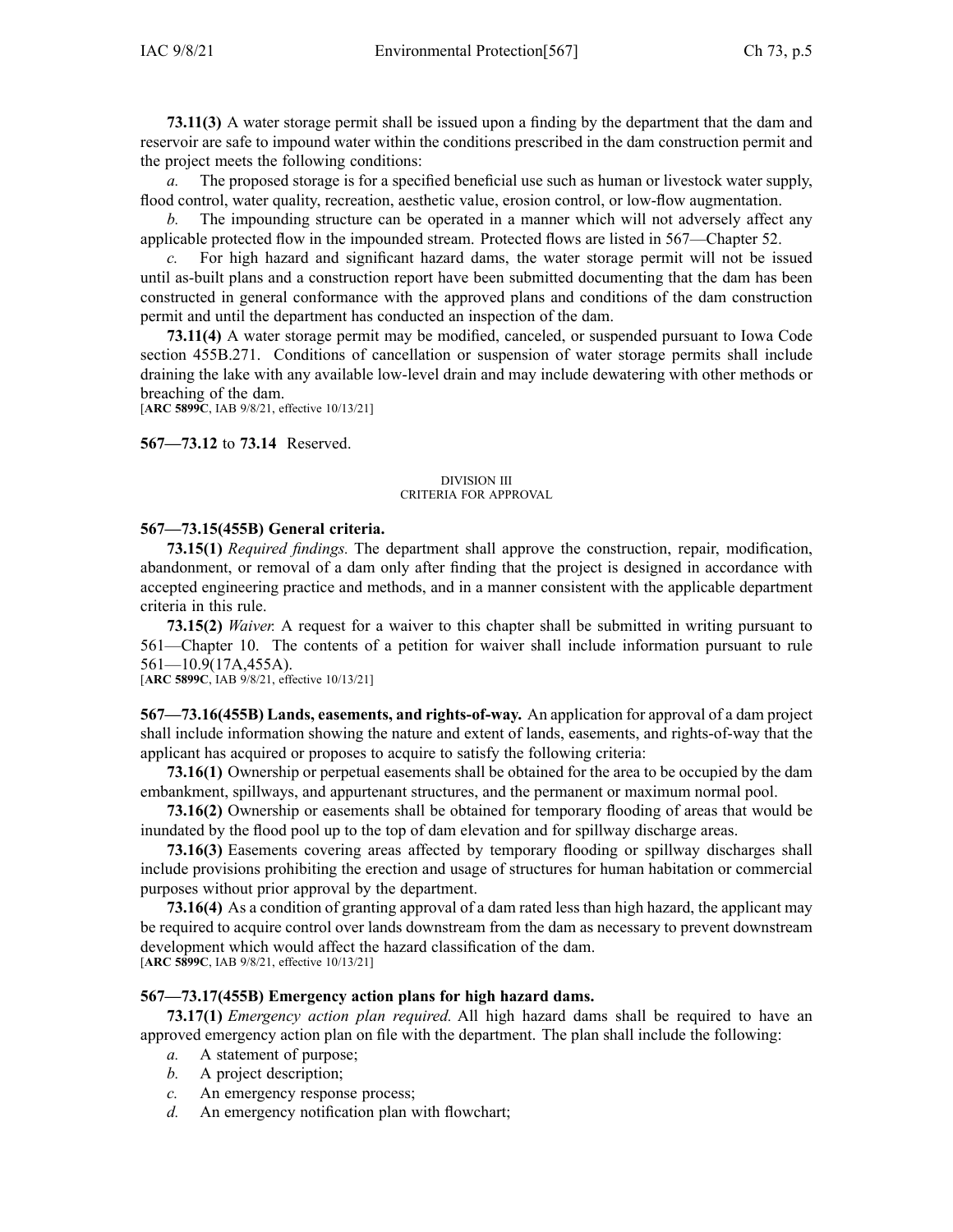- *e.* Responsibilities of all parties;
- *f.* A list of emergency preparedness and plan maintenance activities; and
- *g.* Inundation maps or another acceptable description of the inundated area.

**73.17(2)** *Emergency action plan maintenance.* The owner of the dam shall keep the emergency action plan up to date. Contact information shall be verified in the plan at least once <sup>a</sup> year, and an exercise shall be performed at least every five years. The owner of the dam shall keep an up-to-date copy of the emergency action plan on file with the department and with the local county emergency manager.

[**ARC [5899C](https://www.legis.iowa.gov/docs/aco/arc/5899C.pdf)**, IAB 9/8/21, effective 10/13/21]

**567—73.18(455B) Encroachment on <sup>a</sup> confinement feeding operation structure.** A dam shall not be constructed or modified so that the ordinary high water of the lake, pond, or reservoir created by the dam is closer than the following distances from <sup>a</sup> confinement feeding operation structure unless <sup>a</sup> secondary containment barrier according to [567—subrule](https://www.legis.iowa.gov/docs/iac/rule/567.65.15.pdf) 65.15(17) is in place. Measurement shall be from the closest point of the confinement feeding operation structure to the water edge of the lake, pond, or reservoir for <sup>a</sup> pool level at the elevation of the crest of the auxiliary spillway or at the top of dam elevation if the dam does not have an auxiliary spillway.

**73.18(1)** The minimum separation between <sup>a</sup> water source other than <sup>a</sup> major water source and <sup>a</sup> confinement feeding operation structure is 500 feet.

**73.18(2)** The minimum separation between <sup>a</sup> major water source and <sup>a</sup> confinement feeding operation structure is 1,000 feet or such distance that the structure is not located on land that would be inundated by Q100, whichever is greater.

[**ARC [5899C](https://www.legis.iowa.gov/docs/aco/arc/5899C.pdf)**, IAB 9/8/21, effective 10/13/21]

## **567—73.19(455B) Hydrologic and hydraulic criteria.**

**73.19(1)** *Hydrology and hydraulic calculations.* Hydrology and hydraulic calculations shall be submitted in the design repor<sup>t</sup> documenting the methods and analysis followed in modeling software selection, inflow design hydrograph determination, and reservoir routing. The hydrology and hydraulics section of the design repor<sup>t</sup> shall include design references, inflow hydrograph, reservoir stage storage, and stage discharge curves and clearly identify peak inflows, peak discharges, and reservoir elevations for the design floods.

**73.19(2)** *Design floods.* The specified freeboard design floods in the table below shall be passed without overtopping of the dam or the dam shall be designed to withstand such overflow. The specified spillway design flood in the table below shall be passed by the principal spillway without need for operation of an auxiliary spillway unless the auxiliary spillway is designed such that erosion is not expected during operation.

| Hazard Potential   | Freeboard Design Flood | Spillway Design Flood |
|--------------------|------------------------|-----------------------|
| Low Hazard         | O <sub>100</sub>       | O <sub>10</sub>       |
| Significant Hazard | O <sub>1000</sub>      | O50                   |
| High Hazard        | Probable Maximum Flood | O <sub>100</sub>      |

**73.19(3)** *Precipitation amounts.* The National Oceanic and Atmospheric Administration's NOAA Atlas 14, Precipitation-Frequency Atlas of the United States, Volume 8, Version 2.0, dated 2013, shall be used for the Q10–Q1000 frequency storm events. NOAA Hydrometeorological Report No. 51, Probable Maximum Precipitation Estimates, United States, East of the 105th Meridian, dated 1978, shall be used for the probable maximum precipitation.

**73.19(4)** *Spatial and temporal rainfall distributions and storm durations.* The design repor<sup>t</sup> shall document the sources and methodologies for inflow hydrograph development. Distributions and durations that produce the highest impoundment water level shall be used for design.

**73.19(5)** *Spillway discharge capacity.* The spillway discharge capacity shall be sufficient to evacuate at least 80 percen<sup>t</sup> of the volume of water temporarily stored during the principal spillway design flood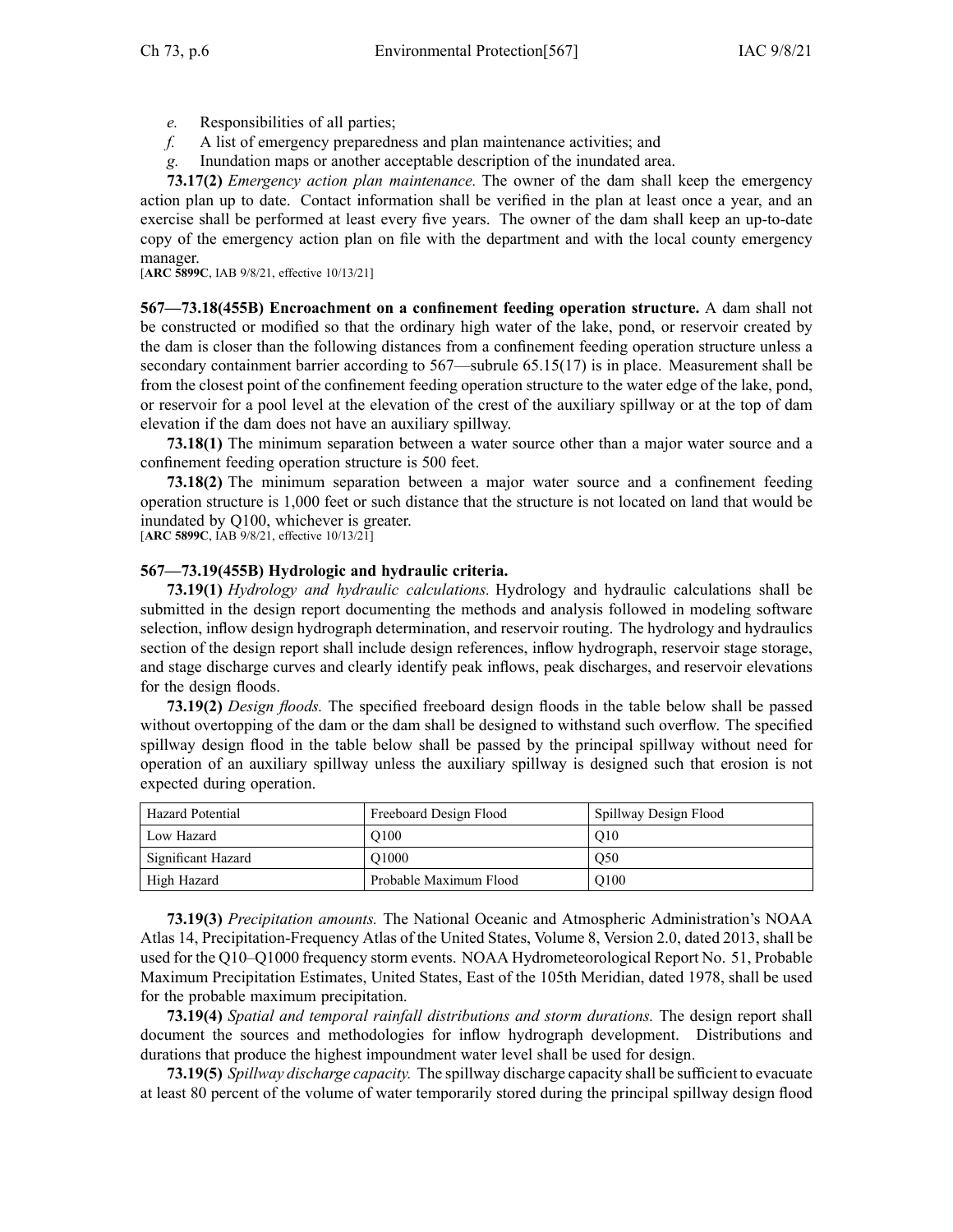within ten days. If this cannot be accomplished, the auxiliary spillway and freeboard design flood routings shall be made beginning with the impoundment level at the ten-day drawdown elevation.

**73.19(6)** *Incremental consequence analysis.* An inflow design flood based on an incremental consequence analysis may be developed and submitted to the department for review as an alternative to the design floods stated in subrule [73.19\(2\)](https://www.legis.iowa.gov/docs/iac/rule/567.73.19.pdf). The design flood selected using incremental consequence analysis is the flood above which there is <sup>a</sup> negligible increase in downstream water surface elevation, velocity, and consequences due to failure of the dam when compared to the same flood without failure. If the department concurs with the analysis, the freeboard design storm may be reduced. The minimum design flood for <sup>a</sup> high hazard dam shall be Q500. The minimum design flood for low hazard and significant hazard dams shall be Q100.

[**ARC [5899C](https://www.legis.iowa.gov/docs/aco/arc/5899C.pdf)**, IAB 9/8/21, effective 10/13/21]

#### **567—73.20(455B) Spillway design requirements.**

**73.20(1)** Spillways shall be designed to operate safely for the life of the structure and at the discharges and pressures that would be experienced under all flow conditions, including the freeboard design flood.

**73.20(2)** Spillways shall be provided with <sup>a</sup> means of piping and seepage control (e.g., drainage diaphragms), antivortex devices, trash racks, or other inlet debris control measures, and stable outlets capable of handling design exit flow velocities.

**73.20(3)** When <sup>a</sup> conduit is proposed to be used in <sup>a</sup> high hazard or significant hazard dam, detailed hydraulic, hydrologic, and structural computations supporting selection of the size and type of pipe to be used shall be provided by the applicant.

**73.20(4)** Detailed drawings and specifications relating to the installation of the pipe shall include, but not be limited to, construction measures that adequately address critical load bedding, backfill, compaction, joints, and seepage precautions related to installation of the pipe.

**73.20(5)** Structural computations and drawings shall be submitted for all proposed concrete structures. Drawing details, as necessary, shall be provided showing reinforcement, cutoffs, underdrains/filters, waterstops, construction joints, control joints, and any other details necessary to construct.

**73.20(6)** If an auxiliary spillway is proposed, it shall be analyzed, designed, and constructed adequately to establish and maintain stability during the passage of design flows without blockage or breaching. Open-channel auxiliary spillways shall have <sup>a</sup> minimum depth of 2 feet and minimum width of 10 feet and be designed with appropriate curvature and slopes to preven<sup>t</sup> excessive erosion.

**73.20(7)** A gated low-level outletshall be provided for high hazard and significant hazard dams. The gated low-level outlet shall be capable of draining at least 50 percen<sup>t</sup> of the permanen<sup>t</sup> storage behind the dam within ten days. The pipe conduit shall be designed so that negative pressures will not occur at any point.

[**ARC [5899C](https://www.legis.iowa.gov/docs/aco/arc/5899C.pdf)**, IAB 9/8/21, effective 10/13/21]

#### **567—73.21(455B) Embankment design requirements.**

**73.21(1)** The applicant shall document the engineering standards and design references used for dam embankment design. Drawing details, as necessary, shall be provided showing embankment slopes, required additional fill for anticipated settlement, top width, foundation preparation, core trench or cutoff wall, fill materials and methodology, internal seepage controls, and embankment erosion protection.

**73.21(2)** A geotechnical repor<sup>t</sup> shall be submitted for high hazard and significant hazard dams documenting the evaluation of slope stability requirements, anticipated vertical settlement and horizontal elongation, seepage and underseepage potential, whether cathodic protection is needed for metal pipes, and proper construction practices for the soil types and conditions encountered. A stability evaluation shall include end-of-construction, steady-state seepage and sudden-drawdown conditions. [**ARC [5899C](https://www.legis.iowa.gov/docs/aco/arc/5899C.pdf)**, IAB 9/8/21, effective 10/13/21]

**567—73.22(455B) Operating plan.** A written operating plan shall be prepared for any dam with gates or other movable structures that must operate or be operated during times of flood or to provide <sup>a</sup> minimum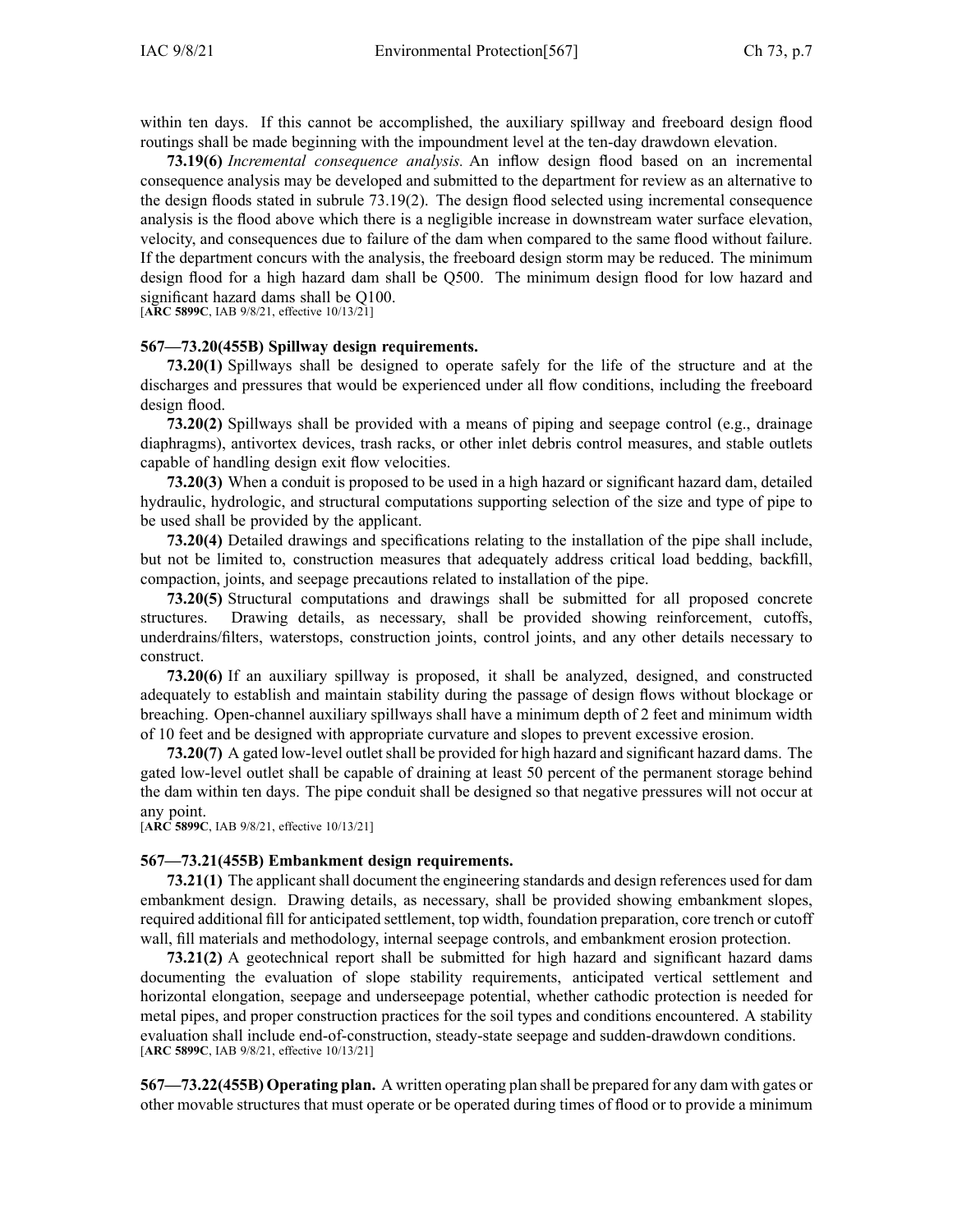downstream release rate. Development of the operating plan is considered par<sup>t</sup> of the design process. An operating plan shall include, at <sup>a</sup> minimum, the following items:

**73.22(1)** *Responsibility.* The operating plan shall outline and identify the necessary personnel who will be present to operate the equipment or, in the case of automatic equipment, to monitor it and ensure it is functioning properly.

**73.22(2)** *Operating circumstances.* The circumstances under which operation must occur shall be clearly defined, and <sup>a</sup> means shall be provided to ensure that operating personnel are presen<sup>t</sup> when necessary.

**73.22(3)** *Method of operation.* The means and methods by which operation is to be conducted shall be clearly defined and shall include, at <sup>a</sup> minimum, the following items: rates and sequences for opening or closure of gates, target water levels, and target flow rates.

**73.22(4)** *Flood capacity.* The operating plan shall allow for safe passage of all floods up to and including the freeboard design flood. Flood discharges through the dam greater than the design peak flood inflows into the impoundment shall not be permitted.

**73.22(5)** *Low flow.* The operating plan shall address low flow situations and shall specify a minimum release rate if required by the department and how the minimum release will be provided and maintained.

**73.22(6)** *Equipment.* Consideration shall be given to and allowance made for the possible failure of or malfunctioning of the equipment.

**73.22(7)** *Discharge measurement.* A means shall be provided to determine the discharge through the control structures, especially where operation is to maintain <sup>a</sup> minimum downstream flow. Stage discharge tables, streamflow gages or other means of obtaining discharge readings shall be provided. The settings of control structures shall be easily read.

[**ARC [5899C](https://www.legis.iowa.gov/docs/aco/arc/5899C.pdf)**, IAB 9/8/21, effective 10/13/21]

**567—73.23(455B) Removal and abandonment of dams.** Removal is the draining of the impoundment and removal of all or <sup>a</sup> significant portion of the embankment. A dam may be abandoned by rendering <sup>a</sup> dam nonimpounding by dewatering and filling the reservoir with solid materials and by diverting the natural drainage around the site.

73.23(1) *Removal requirements.* A dam removal project shall meet all of the following requirements:

*a.* The dam removal plan shall clearly show removal limits and will demonstrate how the proposed construction will render the dam height and storage below thresholds in rule 567—73.3(455B);

*b.* An impoundment dewatering plan shall be submitted that documents how the water will be released in <sup>a</sup> controlled manner and not cause upstream erosion or pose <sup>a</sup> flooding risk downstream;

*c.* A dam breach plan shall be submitted that demonstrates how the breach process will not pose an increased risk compared to the existing structure; and

*d.* A sediment disposition plan shall be submitted that provides for stabilization, release, or removal of stored sediment and shall demonstrate no significant adverse consequences on fish and wildlife habitat downstream from the proposed construction.

**73.23(2)** *Abandonment requirements.* An abandonment plan shall be submitted documenting the final site stabilization, evidence that the structure will no longer impound water or waterborne materials that would be released in the event of <sup>a</sup> dam failure, and evidence that the structure will not store water above the thresholds outlined in this chapter. [**ARC [5899C](https://www.legis.iowa.gov/docs/aco/arc/5899C.pdf)**, IAB 9/8/21, effective 10/13/21]

**567—73.24** to **73.29** Reserved.

#### DIVISION IV DAM OWNERSHIP, INSPECTIONS, AND ENFORCEMENT

#### **567—73.30(455B) Dam owner responsibilities.**

**73.30(1)** *Operation and maintenance required.* The intent to permanently cease or cause to cease all acts of construction, operation, and maintenance of <sup>a</sup> dam is prohibited. If any person wishes to be relieved of the responsibilities inherent in the ownership or control of <sup>a</sup> dam structure, those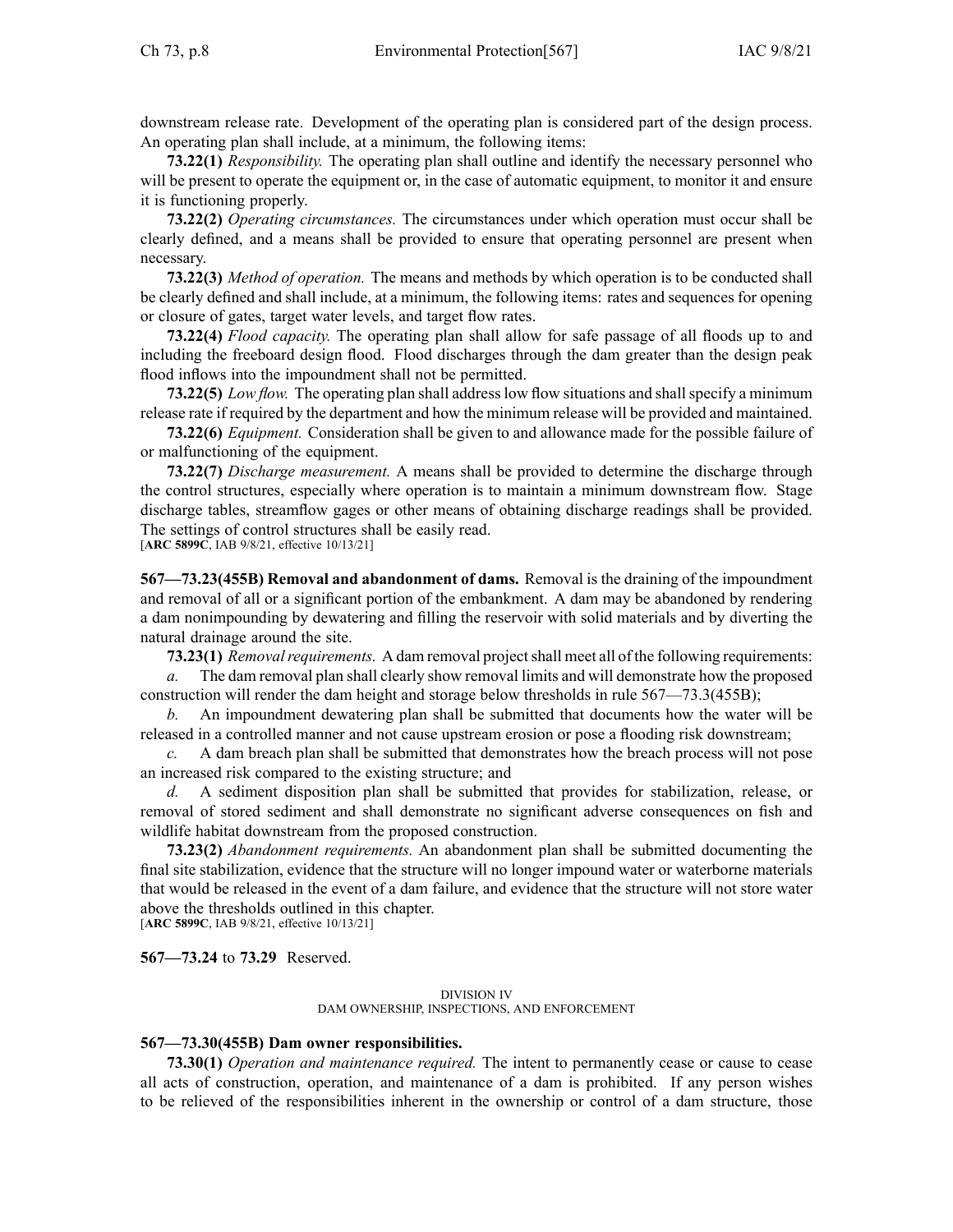responsibilities shall be undertaken by another person through sale, transfer, or other means or the dam shall be removed.

**73.30(2)** *Dam maintenance.* The dam owner shall be required to maintain the dam and appurtenant structures in <sup>a</sup> safe condition. Maintenance shall include, but not be limited to, keeping earthen portions of the dam well vegetated, keeping trees and brush off the dam, preventing and repairing erosion, keeping spillways and drains free of obstructions, repairing structural deterioration, and performing required maintenance on mechanical appurtenances such as gates. The dam owner shall perform regular inspections to identify potential maintenance problems.

**73.30(3)** *Dam repairs.* The dam owner shall arrange for performance of engineering investigations when needed to evaluate potential safety problems. The dam owner shall perform any required repairs. When the department determines the need for follow-up inspections, the dam owner may be required to have <sup>a</sup> qualified person make inspections and prepare written inspection reports at specified intervals.

**73.30(4)** *Maintenance inspections by dam owner.* The dam owner of <sup>a</sup> high hazard or significant hazard structure shall be responsible for annual inspections and submission of written inspection reports. Annual inspection reports are due to the department on or before December 1. Inspection reports shall include:

*a.* Maintenance work done since the previous annual report;

*b.* Observed deficiencies on the dam or appurtenant structures;

*c.* Remedial measures necessary and the method and schedule the dam owner proposes to correct the deficiencies found; and

*d.* Changes in land use downstream of the dam. [**ARC [5899C](https://www.legis.iowa.gov/docs/aco/arc/5899C.pdf)**, IAB 9/8/21, effective 10/13/21]

## **567—73.31(455B) Dam safety inspection program.**

**73.31(1)** *Scope of dam safety inspection program.* Dams subject to inspection under these rules are regulated dams as defined in this chapter. The scope of department staff field inspections normally is limited to visually observable features of dams and their appurtenant structures.

**73.31(2)** *Purpose of dam safety inspection program.* The general purposes of inspections are as follows: to evaluate the construction, operation, and maintenance of dams; to identify observable deficiencies in dams or appurtenant structures; and to identify other floodplain structures or uses which may affect the hazard potential of <sup>a</sup> dam or use of an associated impoundment. Inspection reports shall be used by the department in determining whether <sup>a</sup> proposed dam project complies with applicable criteria and to determine whether any of the following conditions exist:

*a.* A permit violation;

*b.* A violation of law which requires that <sup>a</sup> permit be obtained; or

*c.* A condition which constitutes <sup>a</sup> public nuisance by causing unacceptable risk of injury to the public health, safety or welfare.

**73.31(3)** *Inspections of significant hazard and high hazard dam structures.*

*a. Inspection prior to construction.* A field inspection may be made by the department to determine the hazard potential of the dam and verify the location and plan information upon receipt of an application for approval of construction or modification of <sup>a</sup> dam.

*b. Inspection during construction.* Construction or modification of <sup>a</sup> dam structure shall be inspected by an engineer licensed in the state of Iowa or by <sup>a</sup> trained inspector under the supervision of the engineer. After completion of construction or modification of <sup>a</sup> dam structure, the engineer shall prepare and submit <sup>a</sup> construction report, as-built plans, and <sup>a</sup> statement that in the engineer's professional opinion the work was conducted in general conformance with the approved plans and specifications.

*c. Acceptance inspections.* When construction of <sup>a</sup> dam or modifications thereto is completed, and as-built plans and <sup>a</sup> construction repor<sup>t</sup> have been submitted, the department shall make <sup>a</sup> field inspection to determine whether visually observable features of the dam and appurtenant structures are consistent with the approved plans and the conditions of the dam construction permit. The department shall thereafter issue the water storage permit or <sup>a</sup> letter stating that additional work is required for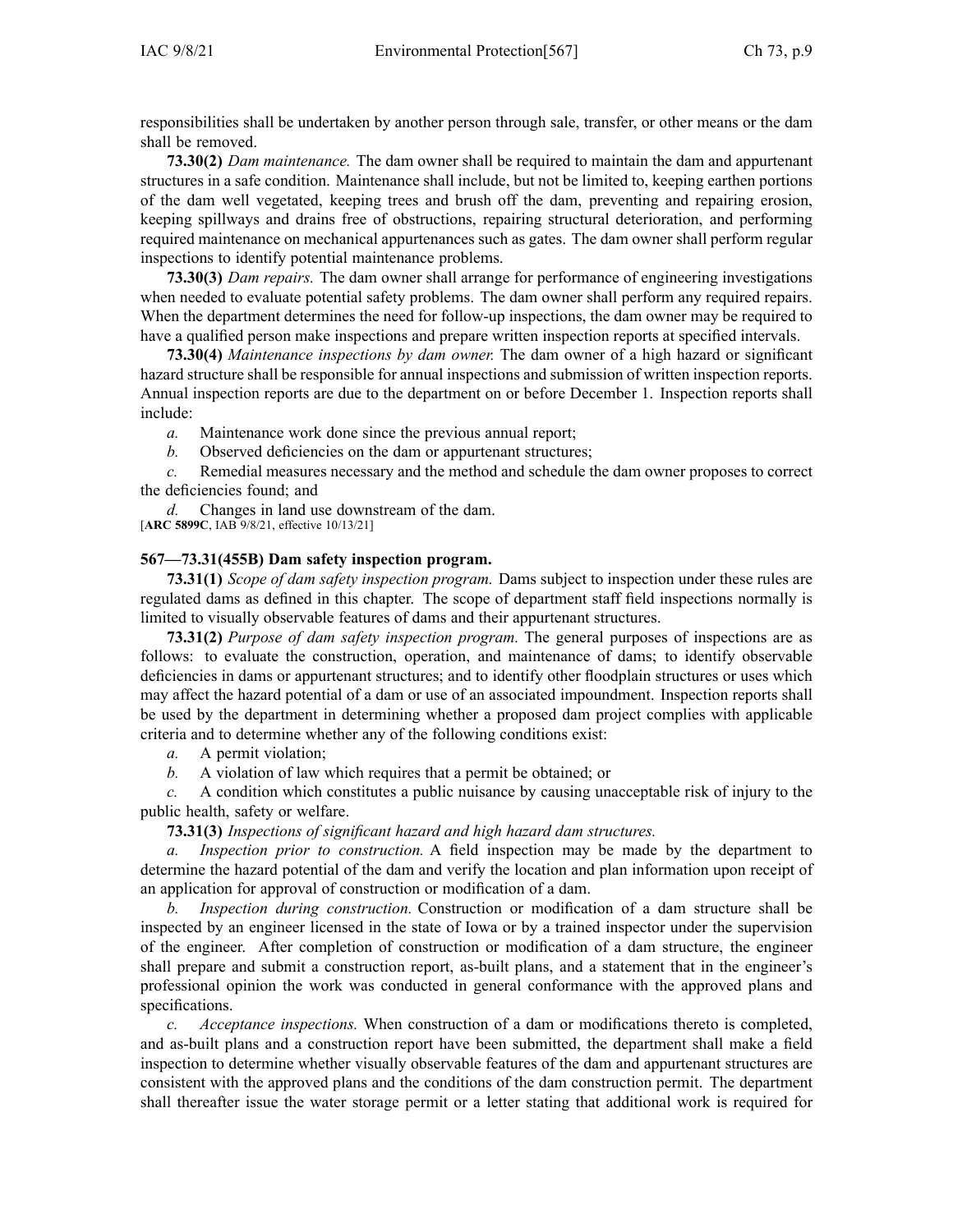acceptance of construction. Closure of the low-level outlet gate shall not begin until the department has issued the water storage permit.

*d. Periodic inspections after acceptance.* High hazard structures shall be inspected at least once every two years by the department. Significant hazard structures shall be inspected at least once every five years by the department. Structures poorly maintained or those that require repairs identified by the department shall be inspected more frequently until required maintenance and repairs are completed. The department shall notify the dam owner or agen<sup>t</sup> before each inspection. Each inspection shall assess the condition of the dam and appurtenant structures and the adequacy of operation and maintenance practices. The inspection may include reevaluation of the ability of the dam and appurtenant structures to adequately withstand the hydraulic loadings and pass the appropriate design floods.

# **73.31(4)** *Inspections of low hazard dams.*

*a. Preliminary site evaluation.* The department may evaluate the site of <sup>a</sup> proposed dam from maps and aerial photographs in lieu of <sup>a</sup> field inspection.

*b. Inspection during construction.* The applicant shall be responsible for providing supervision of construction by <sup>a</sup> person experienced in the type of construction involved.

*c. Inspection of dams with operating plans.* Low hazard dams with operating plans shall be inspected by the department at least once every five years. Any problems noted shall be reported to the dam owner in writing.

*d. General inspections of low hazard dams.* Low hazard dams may be periodically inspected by the department to determine their condition. Any serious problems noted shall be reported to the dam owner in writing.

**73.31(5)** *Special inspections and investigations.* Special inspections and investigations shall be made by department personnel in the following instances:

*a.* Upon notice or evidence of unauthorized construction;

*b.* Upon notice or evidence that <sup>a</sup> dam has failed or is in <sup>a</sup> condition where failure appears likely, and public damages would result from such failure; or

*c.* Upon notice or evidence that the hazard classification of <sup>a</sup> dam may no longer be valid due to changes in downstream conditions.

**73.31(6)** *Inspections by others.* At the discretion of the department, an inspection repor<sup>t</sup> submitted by <sup>a</sup> qualified individual may be accepted in lieu of an inspection and repor<sup>t</sup> by the department.

**73.31(7)** *Inspection reports.* The department shall prepare <sup>a</sup> repor<sup>t</sup> of each inspection and provide <sup>a</sup> copy to the dam owner. The repor<sup>t</sup> shall state the deficiencies observed during the inspection. If appropriate, the repor<sup>t</sup> shall detail the actions required to address the noted deficiencies. [**ARC [5899C](https://www.legis.iowa.gov/docs/aco/arc/5899C.pdf)**, IAB 9/8/21, effective 10/13/21]

# **567—73.32(455B) Raising or lowering of impoundment levels.**

**73.32(1)** *When approval is required.* A separate approval is required to temporarily or permanently raise or lower the normal level of water impounded by <sup>a</sup> regulated dam unless the raising and lowering has been authorized as par<sup>t</sup> of an approved operating plan. Such approval shall be in the form of <sup>a</sup> letter authorizing the lowering or raising and may be conditioned upon various requirements.

**73.32(2)** *Information required for approval.* The applicant shall submit the following information:

*a.* The date when the raising or lowering will be initiated, the level to which the impoundment will be raised or lowered and, if the raising or lowering is temporary, the anticipated date when the normal water level will be restored; and

*b.* Evidence that the discharge rate during lowering will not exceed the capacity of the stream channel below the dam.

**73.32(3)** *Criteria for approval.* The department's review of the raising or lowering of the impoundment includes determining the effects on flooding or flood control for any proposed works and adjacent lands and property; on the wise use and protection of water resources; on the quality of water; on fish, wildlife, and recreational facilities or uses; and on all other public rights and requirements.

**73.32(4)** *Conditions.* Conditions of approving the temporary or permanen<sup>t</sup> raising or lowering of water levels may include: